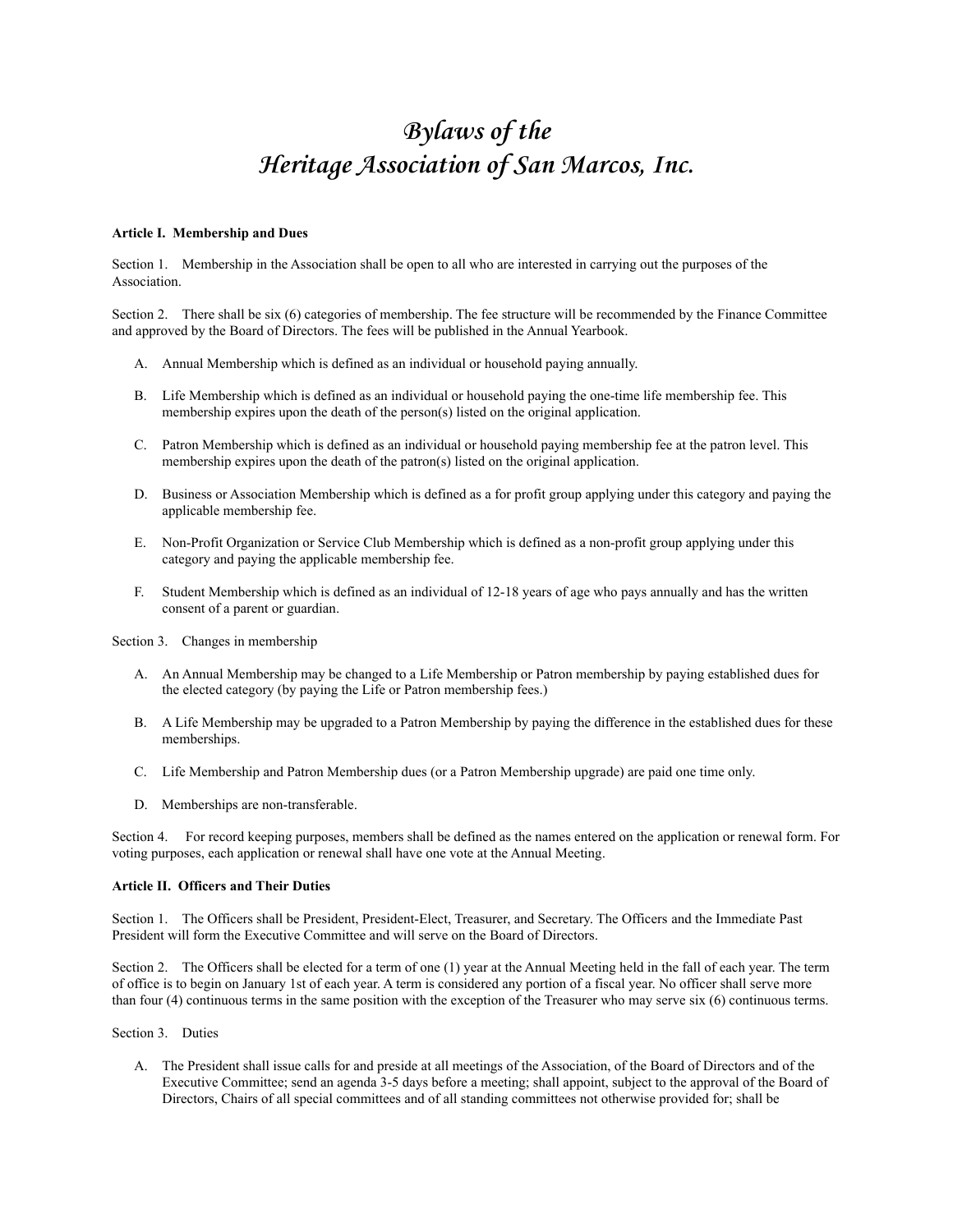Ex-Officio member of all committees except the Nominating Committee; and shall perform other duties usually incidental to the office. The President will only vote in case of a tie in a vote.

- B. The President-Elect is charged with close cooperation with and service to the President, and shall perform all duties of the President in case of absence or inability from any other cause to serve. The term of the President-Elect shall be spent as a learning and proving period toward the Presidency. The President-Elect shall serve as a member of the Finance Committee and shall serve as a member of the Membership Committee. The President-Elect may serve as Ex-Officio member of the Nominating Committee. By December 31, the President-Elect shall appoint chairs for the following year for committees not addressed by the Nominating Committee.
- C. The Treasurer shall receive all funds of the Association and deposit them to the credit of the Association in some state or national bank or savings institution or financial investment firm in San Marcos. The Treasurer shall disburse such funds as directed by the Board of Directors and the approved budget. The Treasurer shall render monthly reports to the Board at least three (3) days prior to the Board meeting. The Treasurer of the Association shall handle all financial reporting and oversee all moneys of the various committees.
- D. The Secretary shall record the minutes for the Association, the Board of Directors and the Executive Committee, and shall perform such other duties as pertain to the office. The Secretary shall distribute the minutes via mail, email or facsimile to each Board member within one week after the meeting with supporting documents to members not present. The Secretary shall record attendance at each meeting of the Board. The Secretary will track attendances and absences in the minutes and will report to the President anyone with more than four (4) absences, and the President will have five (5) days to notify the nominating committee to make recommendations. The Secretary shall maintain the official copy of the by-laws of the Association. Official copies of Board meetings, Executive Board and any committee minutes or reports shall be available at all meetings for consultation.

#### **Article III. Board of Directors**

Section 1. There shall be a Board of Directors consisting of the officers and the following: the Historian/Archivist; Communications Chair; Guild Chair; Membership and Recruitment Committee Chair; Riverwalk/Parks Committee Chair; Merriman Museum Chair; Tour of Homes Chair; immediate Past President; and four (4) Board Members elected at-large to serve two-year terms.

Honorary lifetime members of the Board are not counted as part of the quorum.

Section 2. Vacancies in the Board membership shall be filled by the Board of Directors with the assistance of the Nominating Committee, if requested.

Section 3. Duties of the Board of Directors are as follows.

- A. Shall adopt and amend the By-Laws for the government of the Association not inconsistent with the Articles of Incorporation.
- B. Shall provide the creation and appointment of all standing and temporary or ad hoc committees, except for the Nominating Committee, and prescribe their powers and duties.
- C. Shall supervise finances and business of the Association and the carrying out of the purposes of the Association through its various Officers and committees.
- D. Shall have control of the routine business and affairs of the Association in the interim between the meetings of the Association.
- E. Directors at Large shall actively participate on one committee.

#### **Article IV. Election of Officers and Board of Directors**

Section 1. The Nominating Committee shall present a proposed slate at the Annual Meeting of the Association, nominating Officers as described in Article II, Section 1 of these Bylaws and Directors, as described in Article III, Section 1 of these Bylaws, with the exception of the Riverwalk/Parks Committee and the Guild Chairs, and two members of the Nominating Committee. See Article V. Committees and Their Duties, Section 14 for details.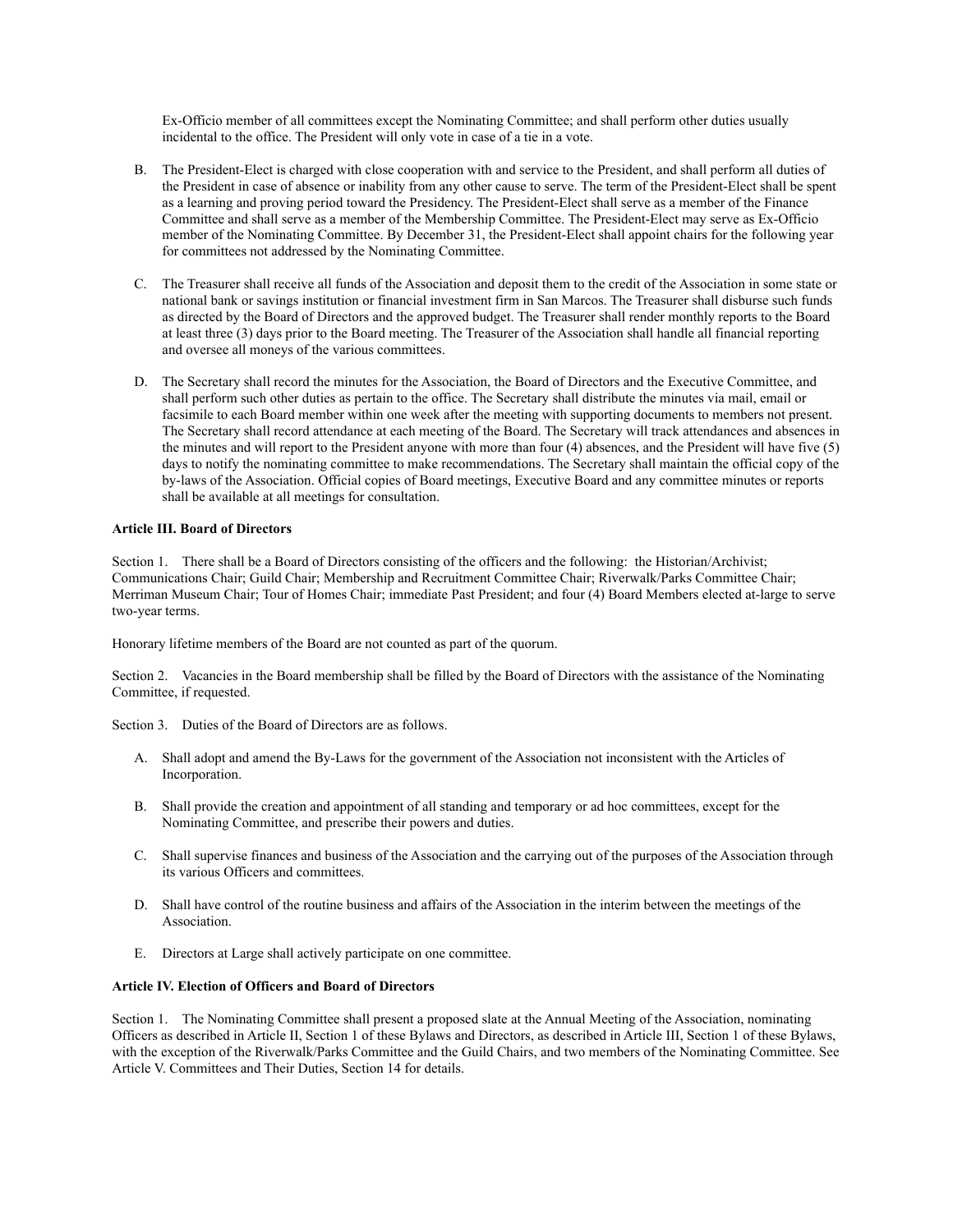Section 2. A member shall not be eligible to be elected to an office or be a member of the Board until they have been a member of the Association for one year.

Section 3. The President shall call for nominations from the floor at the annual meeting.

Section 4. The membership shall elect the Association officers at the annual meeting.

Section 5. Directors shall not receive salaries for their services.

Section 6. The Board of Directors may vote to remove a Director at any time for good cause by vote of three-fourths at a regular meeting. This action must be on the agenda where action will be considered.

## **Article V. Committees and Their Duties**

Each committee shall have a Chair and a Vice-Chair (or Chair-Elect for Heritage Guild Committee). The Chair of each committee shall serve for a period of at least one (1) year. The Chair of each committee shall appoint as many committee members as needed. A minimum of three (3) members is recommended for each committee. Committee Chairs shall attend Board meetings or submit written reports to the President as requested by the President. Each committee chair shall provide information to the Yearbook Chair by December 15. The President elect shall appoint committee chairs by December 1.

Section 1. The Membership and Recruitment Committee shall be responsible for securing renewals and recruiting new members of the Association. The Chair of the Membership Committee conducts the annual membership drive and serves on the Yearbook Committee.

Section 2. The Structure, Function and By-Laws Committee shall ensure that the by-laws are complied with and shall review the by-laws annually and make recommendations for change.

Section 3. The Finance Committee shall be responsible for establishing a yearly budget to facilitate the work of the various committees and to estimate the yearly income of the Association from dues, gifts, projects and other sources. Each Committee Chair shall send a proposed budget for their committee to the Finance Committee before January 15th of each year. The Finance Committee shall submit a budget for approval of the Board at the February meeting. Each Chair shall authorize invoices for payment which are included in the budget. If an expense is greater than the committee's budget, approval by the Board of Directors must be obtained for a budget adjustment prior to an expense being authorized.

Section 4. The Communications Committee shall be responsible for publicizing the meetings and activities of the Association through various channels such as news media, the website, and other Internet options as available. This committee shall consist of the public relations person for each committee (when applicable), the Membership Chair, the Newsletter Editor, and the Website Administrator. The Association shall have a presence on the Internet to include a website and other forms of communication to enhance the Association's visibility.

Section 5. The Heritage Guild Officers will be elected at a fall meeting of the Guild.

- A. Any member in good standing of The Heritage Association is eligible to be a member of the Guild.
- B. The Officers shall be Chair, Chair-Elect, Vice Chair, Secretary, Historian/Archivist and Luncheon Recorder. They shall perform the duties of the respective offices as outlined by the Guild.
- C. The Guild shall conduct its business under its own rules of procedure, such rules not to be in conflict with the By-Laws of The Heritage Association of San Marcos.
- D. The Chair of the Guild shall report Guild activity to the Board at their monthly meeting.
- E. Responsibilities include:
	- 1. Coordinate the work of volunteers for certain ongoing projects of the Association. These include but are not limited to the following: Cottage Kitchen Luncheons and Special Events.
	- 2. Evaluating gifts offered to the Guild and recommending action to the Board.
	- 3. Maintaining a written inventory of all acquisitions. An annual inventory will be conducted and given to the Board.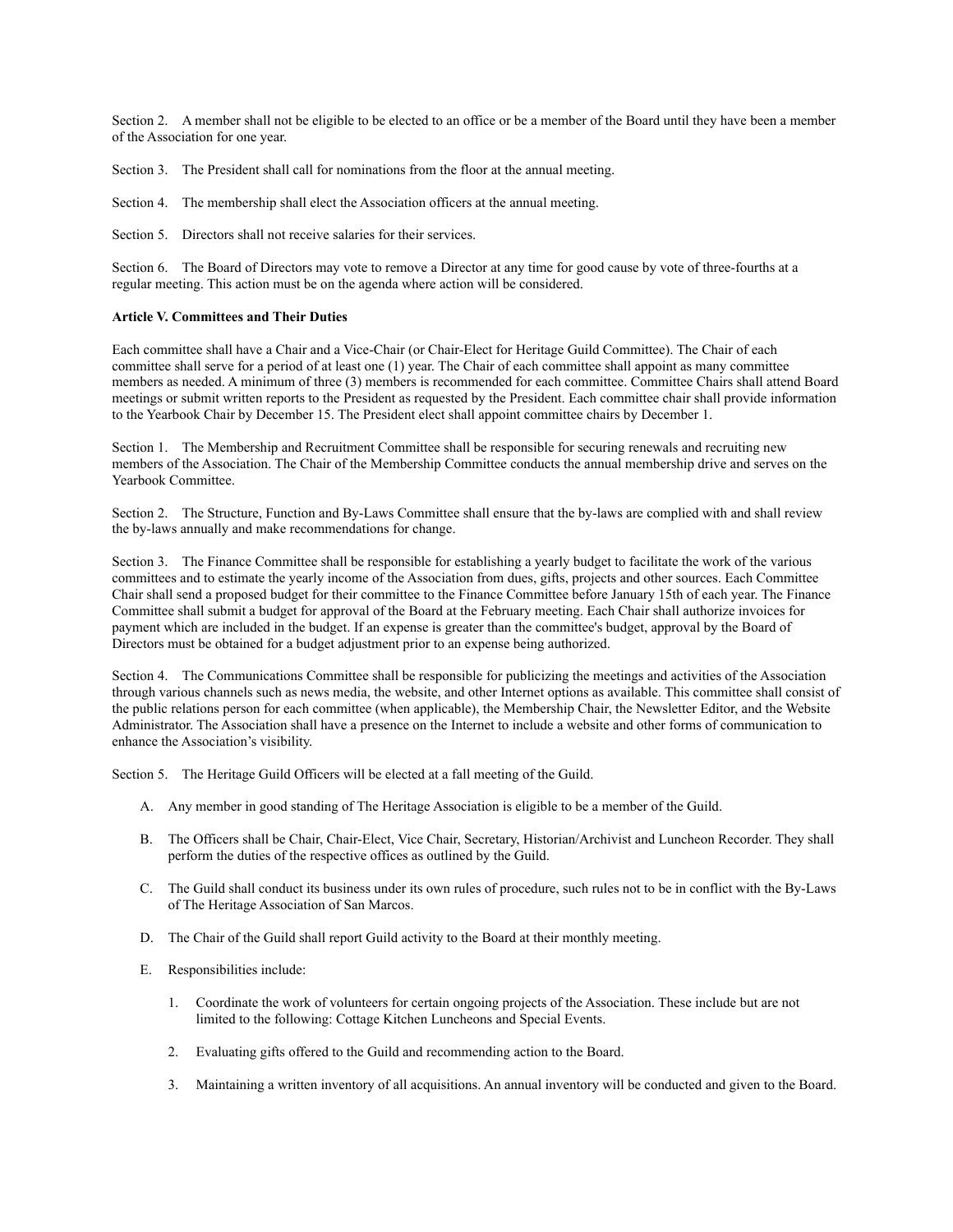- 4. Preserving, restoring, repairing, cleaning and caring for the all properties listed in their inventory
- 5. Acquire items for the C.S. Cock House Museum such as documents, mementos, furnishings, cooking equipment, dining materials, etc.

Section 6. The Landmarks Awards will be the responsibility of the Past Presidents Advisory Council. The Landmark Awards recognizes the preservation of buildings, markers, historical sites, etc., as provided for in Article IV of the Articles of Incorporation of The Heritage Association. It shall annually select up to four (4) residential or commercial building(s) at least seventy-five (75) years old worthy of citation for preservation projects completed during the past three years.

Section 7. The Yearbook Committee shall:

- A. Collect the calendar of events, dates of meetings and activities from officers and committee chairs for the ensuing year for inclusion in the yearbook.
- B. Identify an active member of the previous Membership Committee to provide continuity in development of the membership list and include additional members to assist in preparing the yearbook for reproduction and mailing.
- C. Provide a draft yearbook to any Executive Committee members not already a member of the Yearbook Committee who serve as Ex-Officio members, upon request by that member.

Section 8. The Riverwalk/Parks Committee shall have the following responsibilities:

- A. Continue the legacy of the San Marcos River Beautification Corporation to bring about beauty along the river.
- B. Coordinate action with the City and the Parks and Recreation Department in perpetuating the Riverwalk, the Memorial Grove and improvements to Juan Veramendi Plaza.
- C. Monitor additional improvements to the grounds around the Charles S. Cock House Museum and the Merriman Cabin Museum with payment from the Association and Guild Funds if funds are available at the end of the year.
- D. Plan and carry out Memorial Grove Planting/Arbor Day Celebration and the Association Tree of Honor which includes selecting the recipient(s) according to the criteria listed in the yearbook.
- E. Coordinate with the City for landscaping additions (trees, flower beds, etc.) within the park and along the Riverwalk.
- F. The Riverwalk Chair will be elected at a fall meeting of the Committee.

Section 9. The Oral History Committee shall conduct an on-going project of contacting persons in the community and conducting interviews in order to preserve history. The oral histories will include people's memories of San Marcos and of interesting events that have taken place in our city. These histories will be transferred to CD's or other appropriate media and placed in the San Marcos City Library. While one copy will be kept for the permanent record, other copies will be made available to the public.

Section 10. The Tours Committee coordinates any tours that are guided by the Association and include but are not limited to the following:

- A. The Living History Tour Committee shall schedule and conduct tours of San Marcos' Historic Districts and other points of interest once each month. This committee shall make all arrangements including publicity, promotion and mode of travel. The committee shall receive reservations and payments for the tours. Payments will be forwarded to the Treasurer.
- B. The Heritage Home Tours Chair shall appoint and oversee all functional committees for the annual May tour. The Chair shall make progress reports at the monthly Board meetings, schedule meetings of the Steering Committee and hear reports, shall assemble the final report on the annual tour and shall serve as advisor to the Chair of the tour the following year.
- C. The Historic Tours of Old San Marcos Chair shall arrange and conduct visits to historic buildings in San Marcos, commencing all tours at the Charles S. Cock House Museum with trained docents. When a luncheon is requested in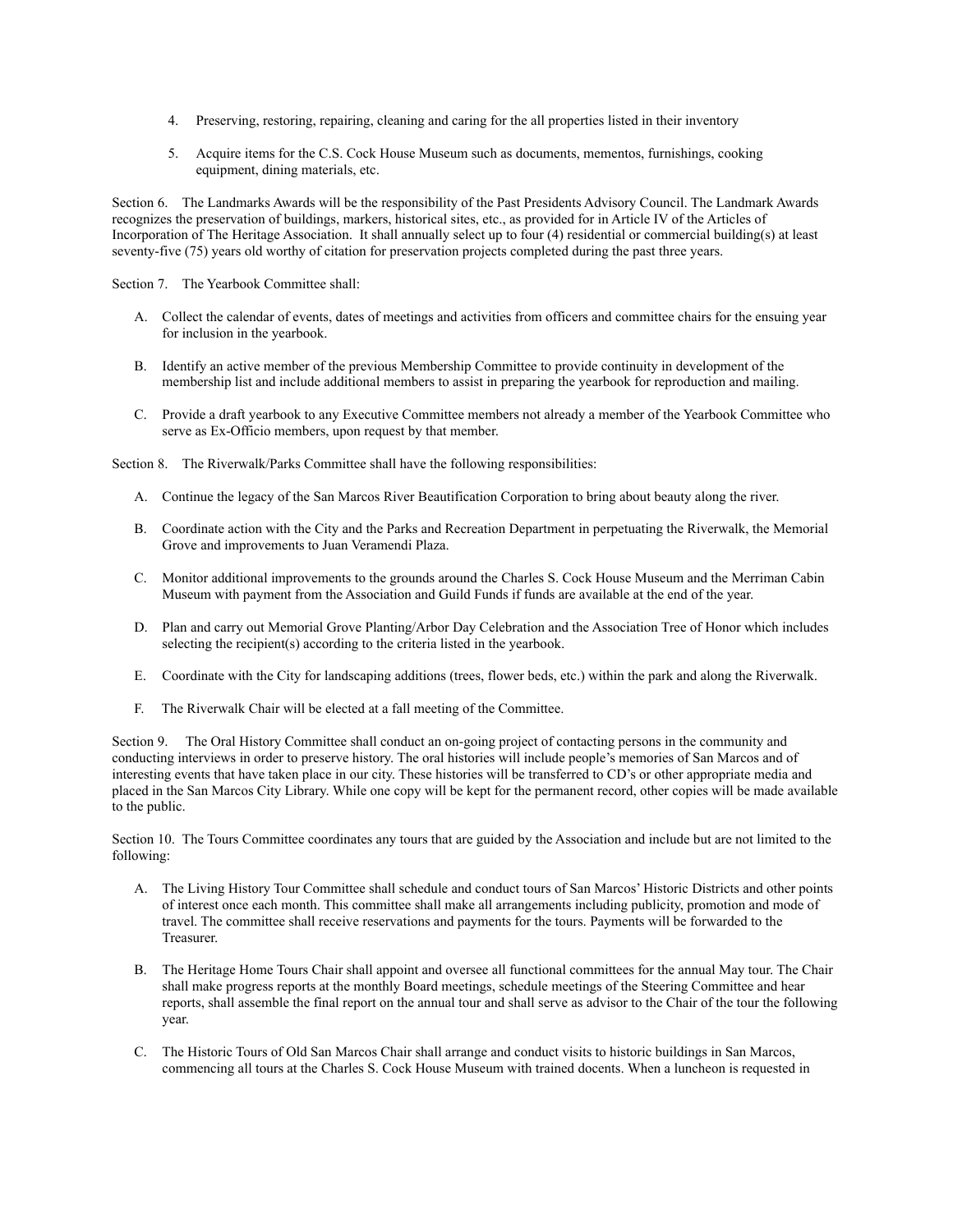connection with a tour, the committee shall arrange this with the Special Events Chair of the Guild. The Chair shall attend the regular meetings of the Guild Advisory Committee.

Section 11. The Awards Committee shall be responsible for selecting Heritage members for the annual Heritage Member of the Year and the Heritage Community Member of the Year. These awards are presented at the Heritage Association Annual Meeting. The committee shall review the nomination form, make changes as needed, and ensure the nomination forms are mailed in sufficient time for a decision and to purchase the awards. Nomination forms may be included in other fall Heritage mailings. The committee shall also look for other opportunities yearly for which they may nominate Heritage members.

Section 12. Past Presidents Advisory Council shall consist of any past president of the Association who is a current member of the Association and who wishes to serve in an advisory capacity to assist and support the Board. The Past Presidents Advisory Council will be responsible for the Landmarks Awards. The immediate Past President shall be asked to Chair

Section 13. The Merriman Museum Committee shall have the following responsibilities:

- A. Evaluating gifts offered to the Committee and recommending action to the Board.
- B. Maintaining a written inventory of all acquisitions. An annual inventory will be conducted and given to the Board.
- C. Preserving, restoring, repairing, cleaning and caring for the all properties listed in their inventory.
- D. Acquire items for the Cabin Museum such as documents, mementos, furnishings, etc.
- E. Coordinating educational projects and tours of the Merriman Cabin Museum.

Section 14. Nominating Committee

- A. The Nominating Committee for the next calendar year shall consist of five (5) members, two (2) of whom shall be chosen by the Board of Directors from its own members at the July Board meeting, and the remaining three (3) elected by members of the Association assembled at the Annual Meeting. The President-Elect may serve as an Ex-Officio member of the Nominating Committee.
- B. The Nominating Committee members shall be fully informed of the nature of responsibilities of the Officers and Directors and shall determine that nominees are genuinely interested in the goals of the Association and willing to fulfill the obligations incurred with these positions.
- C. The Nominating Committee shall begin meeting each June in order to present a slate to the Board of Directors at the September Board meeting, nominating all Officers and Directors at large, as well as the three (3) members of the Nominating Committee who are to be elected from the membership. The proposed slate shall be presented at the Annual Meeting for election by the membership.

Section 15. The Historian/Archivist shall keep the original records of The Heritage Association and all of its committees, to include the Guild information, and shall maintain the scrapbook. He/she shall document and file with the San Marcos Public Library historical items of the Association as appropriate.

Section 16. The Steward of Properties shall oversee the maintenance of properties owned and/or operated by the Association. The Steward shall coordinate with the City of San Marcos for repairs/maintenance of buildings located on property owned by the City. The Steward shall work closely with any other committees that pertain to structures regarding their repairs/ maintenance.

Section 17. Preservation Advocacy Committee shall consider preservation issues that may come before the Board. The committee shall consist of the Chair and at least four other members. At least one member of this committee must live outside the Heritage Neighborhood as defined by the City. The committee will make recommendations as to policies, directives, and community involvement on preservation issues. The committee chair shall attend the San Marcos Historic Commission meetings.

# **Article VI. Special Committees and Appointees**

Section 1. Special Committees: The Board of directors may establish special committees and the president shall appoint special committee chairs as may be necessary to carry on the work of the organization.

Section 2. Appointees: The president shall appoint the following: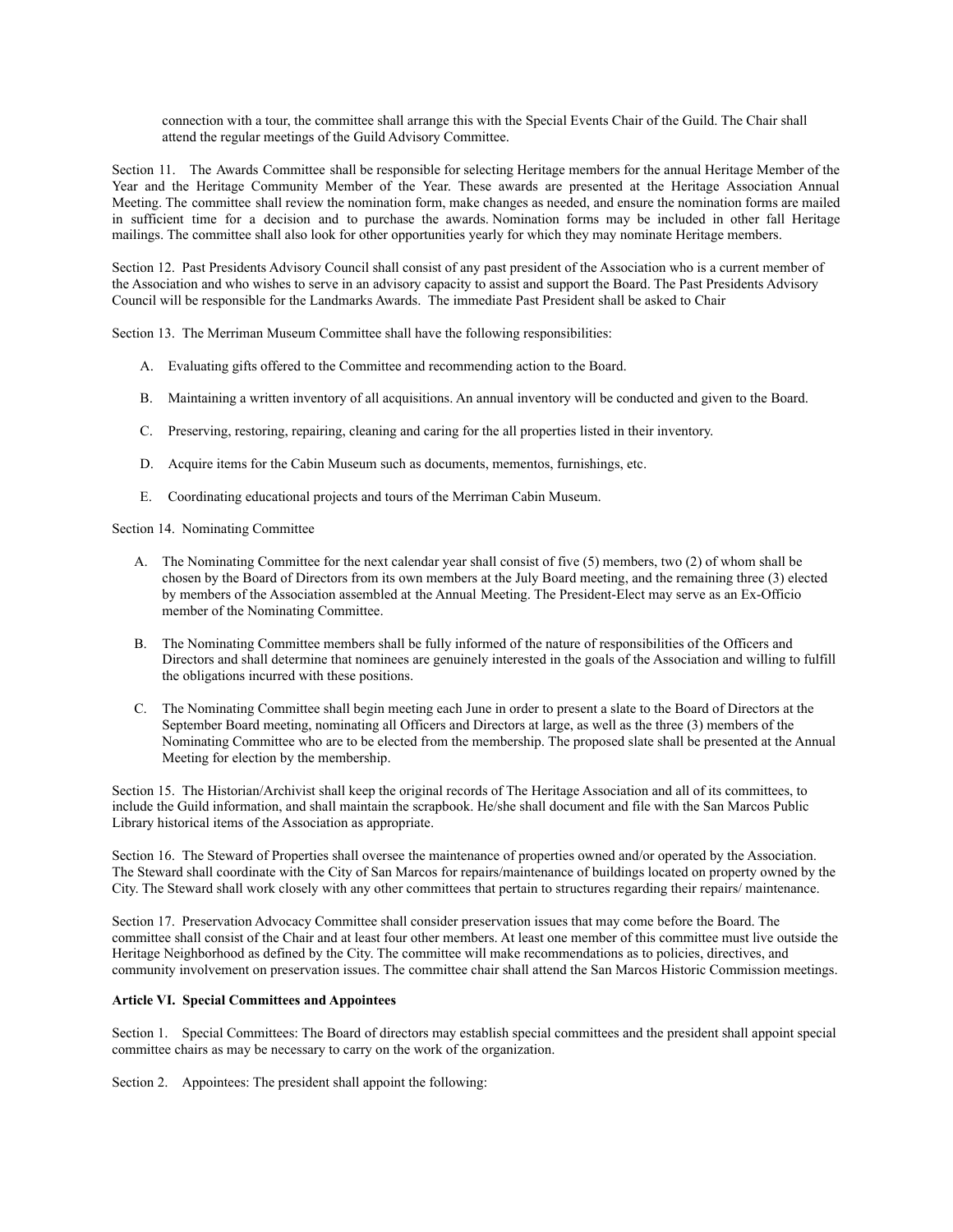A. *Parliamentarian*

The parliamentarian shall attend each Board meeting and the annual meeting.

B. *Benevolence Chair*

The benevolence chair shall take note of deaths of Association members and make recommendations to the Board as to action that may be needed such as flowers and/or memorials.

## **Article VII. Meetings**

The Board shall determine the place for and other matters pertaining to the Annual Meeting and all other meetings of the Association.

Section 1. Membership meetings

- A. The Annual Meeting shall be held in the fall with notification by letter given not less than ten (10) days before the meeting.
- B. Those present at the general and annual meetings shall constitute a quorum.

Section 2. Board meetings

- A. The Board of Directors shall meet monthly, unless determined otherwise, to transact the business of the Association
- B. A majority of the membership of the Board of Directors shall constitute a quorum. All committee chairs are encouraged to attend. Any member of the Association is welcome to attend as well.
- Section 3. Executive Committee meetings
	- A. The Executive Committee shall have the authority to meet and act in-between meetings of the Board of Directors provided that
		- 1) the topic is of such urgency that that action must be taken prior to the next Board meeting and
		- 2) 24-hour notice is provided to all Executive Committee members and
		- 3) notice of action taken is reported at the next regularly scheduled Board meeting.
	- B. A majority of the Executive Committee shall constitute a quorum.

#### Section 4. Special Procedures Concerning Meetings

- A. Meeting by Telephone. The Board of Directors and any committee of the Corporation may hold a meeting by telephone conference-call procedures in which all persons participating in the meeting can hear each other. The notice of a meeting by telephone conference must state the fact that the meeting will be held by telephone as well as all other matters required to be included in the notice. Participation of a person in all conference-call meetings constitutes presence of that person at the meeting. All Americans with Disabilities Act requirements may be met.
- B. Notice by Mail, Electronic Mail, or Facsimile. Any notice required or permitted by the Bylaws to be given may be given by mail, electronic mail or facsimile three (3) days prior to the meeting. A person may change his or her address by giving written notice to the Secretary of the Corporation.
- C. Meeting by Electronic Mail. Electronic votes may be conducted. Read receipts constitute the number of members present. A quorum must be met.

Section 5. Minutes shall be taken at all meetings.

# **Article VIII. Offices**

Section 1. The principal office of the corporation in the State of Texas shall be located at 400 E. Hopkins, San Marcos, Hays County, Texas 78666.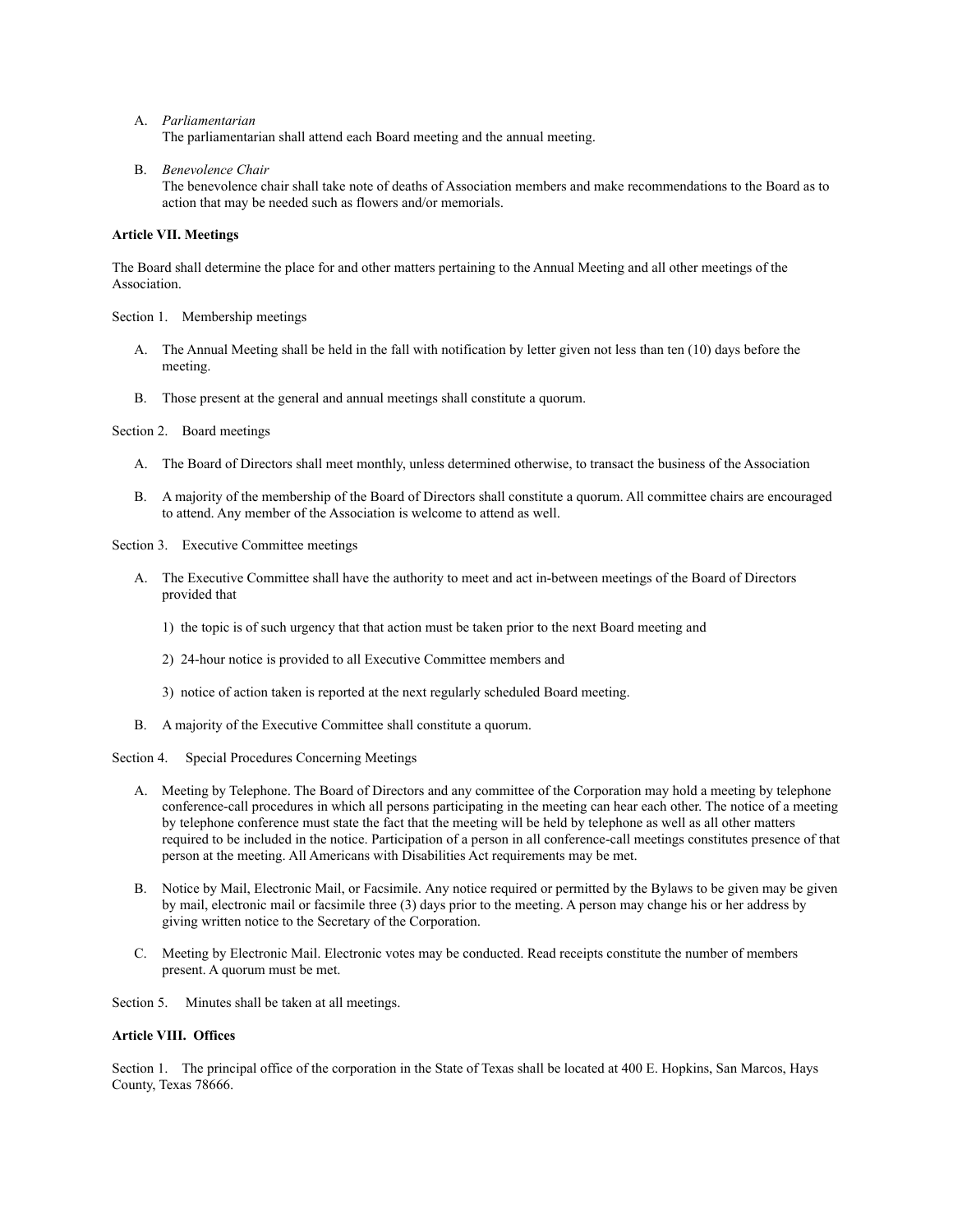Section 2. The Board of Directors may change the location of the office of the Corporation by two-thirds vote of the Board of Directors.

Section 3. The President of the Corporation shall be the registered agent during his/her term in office. The President's home address shall be designated as the registered agent's address. It shall be the Secretary's responsibility to fill out all forms regarding the registered agent that is required by the State of Texas.

Section 4. The mailing address of the Corporation is P.O. Box 1806, San Marcos, TX 78667-1806.

# **Article IX. Financial Policies of the Corporation**

Section 1. All funds of the Corporation shall be deposited to the credit of the Corporation in banks, trust companies or other depositories in San Marcos, Texas that the Board of Directors may select. The Board of Directors may designate the receiving and investing of funds to appropriate organizations.

Section 2. Approval for an expenditure not budgeted or in excess of budget must have Board approval prior to payment by the Treasurer. If the person deems an expenditure to be an emergency (defined as cannot wait until the next scheduled Board meeting), the person seeking approval must contact the President, immediate Past President, and one of the at-large-Members (whose term expires at the end of the calendar year) to request approval of the expenditure on an emergency basis. If at least two (2) of these three (3) people agree that the expenditure is to be paid and to be paid on emergency, the President will direct the Treasurer to make the expenditure and the President shall bring all information regarding this expenditure to the Board at the next regular meeting to ensure inclusion of the action in the minutes.

Section 3. Conflicts of Interest. The Corporation shall not make any loan to a Director or Officer of the Corporation. A Member, Director, Officer, or Committee Member of the Corporation may lend money to and otherwise transact business with the Corporation except as otherwise provided by the Bylaws, Articles of Incorporation, and all applicable laws. Such a person transacting business with the Corporation has the same rights and obligation relating to those matters as other persons transacting business with the Corporation. The Corporation shall not borrow money from or otherwise transact business with a Member, Director, Officer or Committee Member of the Corporation without full disclosure of all relevant facts and without the approval of the Board of Directors, not including the vote of any person having a personal interest in the transaction.

Section 4. The corporation will use the calendar year as its fiscal year. January 1 through December 31.

Section 5. The Treasurer shall, in early January after all accounts have been reconciled and books closed for the previous year, submit the financial documents (bank statements, checkbooks, payment/reimbursement forms, invoices and receipts) to the President and the two Members-at-large of the Board of Directors whose terms expire at the end of that year. If there is a conflict of interest with the two Members-at-large, the President will appoint a Board member in that capacity for the review. Those members will review the financial documents. The review shall include verification of beginning and ending balances, verify receipts/invoices for all checks written and verify checks and deposits. If the review is unanimously confirmed as being correct, the financial documents will be given to the Board for approval. If the financial review is not unanimously confirmed, the President shall make inquiries of the Treasurer until the review is considered complete. The review should take no more than two weeks. If the Review Committee still recognizes discrepancies, their findings shall be presented to the Board. The approved financial documents will be then returned to the Treasurer who will use the data in these documents to see that the appropriate forms are filed with the appropriate government agencies. The Board will confirm that all forms have been filed as required. The accounts must be audited each time a new Treasurer is elected and a minimum of every five (5) years.

#### **Article X. Parliamentary Procedure**

The rules of parliamentary practice in the latest edition of Robert's Rules Of Order shall govern all proceedings of the organization and its Board of Directors, subject to such special rules as have been or may be adopted.

# **Article XI. Amendments**

Section 1. Amendments to these By-laws may be proposed by the Board of Directors, a By-laws committee, or any member.

Section 2. Amendments to these By-laws shall be considered at any Board meeting.

Section 3. All proposed amendments shall be sent in writing to every Board member at least one calendar week (7 days) prior to the Board membership meeting at which they will be considered. E-mail notification shall suffice as written notification.